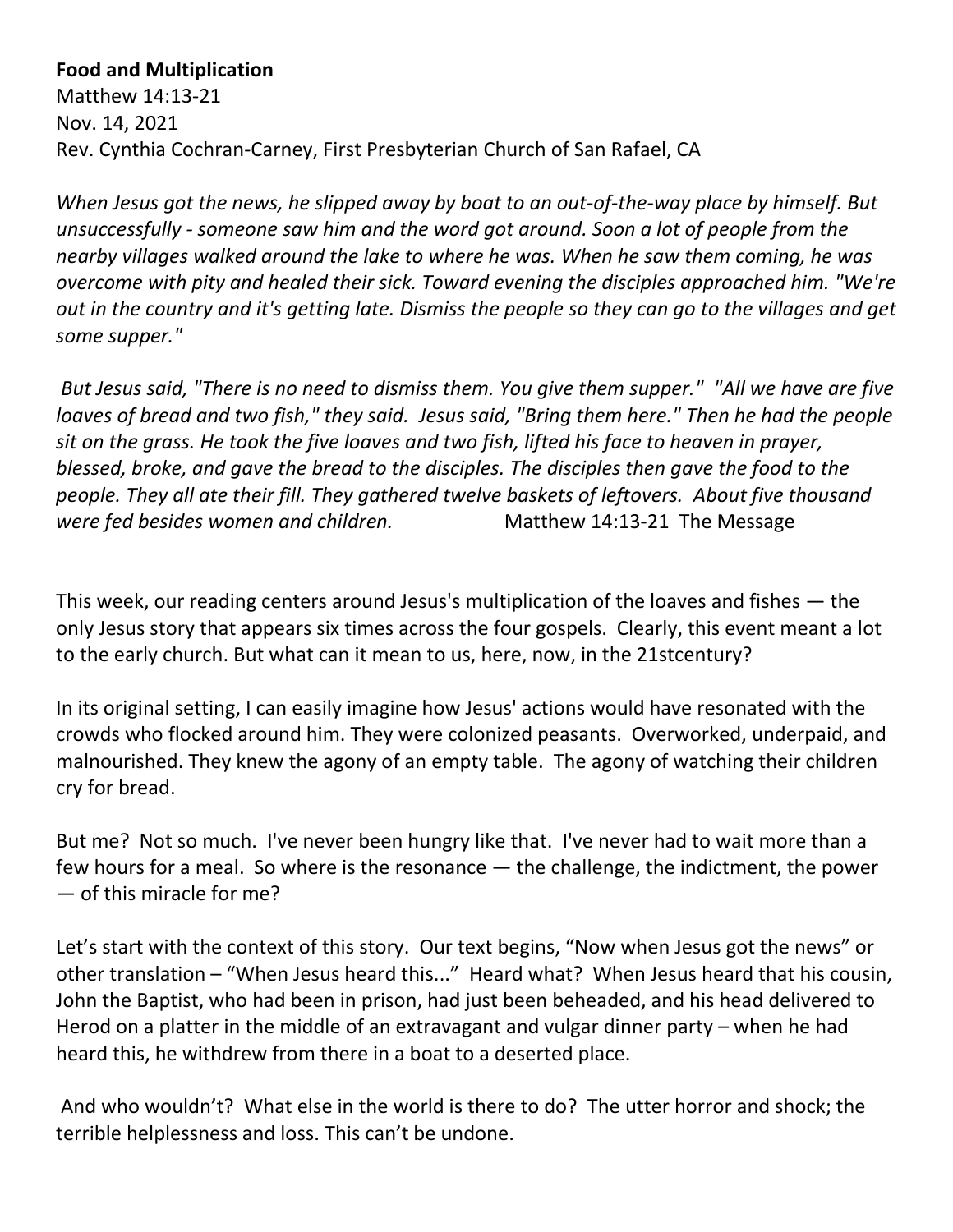John is gone, his cousin, his friend, the one who knew who Jesus was from before he was born – leaping in recognition in his mother Elizabeth's womb at the sound of pregnant Mary's voice, the one who declared the news in the wilderness that the Messiah is coming, and plunged God incarnate under the waters of baptism, the one whose whole life was about proclaiming God's reign had come and announcing that Jesus had arrived, this John has just died a pointless, disgusting, inexplicable death, as a pawn in a gluttonous game of revenge and power.

Jesus withdraws to a deserted place. Who could blame him? He has every right to *absolutely lose it*. To tell them all to go away. To tell the disciples to make them leave him alone. To turn the boat around and float alone in the waves for hours until he regains his composure, until he has some peace and quiet. But crowds go to find him.

When Jesus sees the crowd, it says, he has compassion on them, and cures their sick. He brings the boat ashore and goes to them and stays there with them, each one. *What's your name? What do you need? How can I help? I see you. God sees you. Be healed. Go and be well. You are set free. Find new life, my friend. How long have you struggled with this? It ends today. Peace to you.* He multiplies compassion and offers it to one person at a time.

As the day stretches toward night the disciples start getting worried – I imagine as much about Jesus as about the hungry crowds without a port-o-potty or food trucks for miles around, so they tell Jesus to send the crowds away so they can find food for themselves in the villages. A sound piece of advice. But Jesus answers, *They need not go away - you feed them.*

Those words have stuck with me this week. You feed them. The disciples looked at the little food available and only saw scarcity. They must have thought – when you have almost zero food, how can we feed them? How could we multiply it? How could the disciples do that? What does it mean for us?

## Maybe it starts with food. How do we see food?

Part of food is health – what we eat, where it comes from, and access to good food. My mom was a dietician. Everything in moderation. Joy of cooking. Sharing meals. Food was about nutrition and having more than enough to share around the table. Food had to do with relationships in the family and community. We belong to each other.

Food is part of the economy – where you buy food, cost of production, workers in grocery stores and restaurants, having money to grow food or buy or barter for food.

Jeffrey's family owned a deli and bakery in Piedmont, WV. He has told me about how hard they worked. The deli was a gathering place. His grandfather often gave people food if they could not afford it. He kept a running tab, but was not too concerned about following up with them to pay it off. Food was regularly bought and sold – rolls, pies, cakes, candy, deli meats.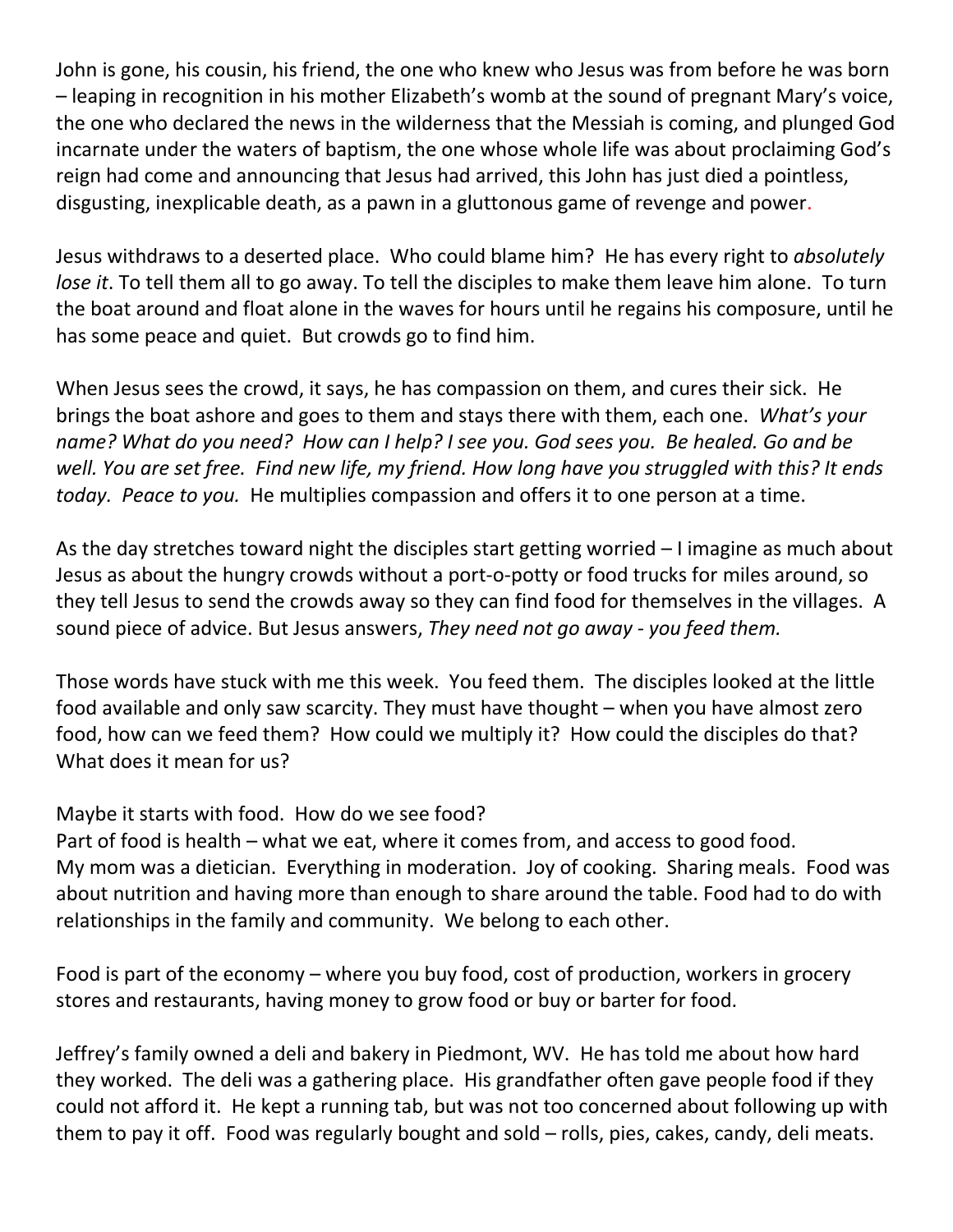Food is meant to be shared in the midst of relationships and joys and struggles of daily life. Food is multiplied in a community that cares for each other.

How do you see food?

When Jesus fed the multitudes, people sat down together, taking only what they needed so that everyone got enough. The point was not to clamor for more. The point, very simply, was to enjoy the gift of a single day's portion in the company of others.

But when Jesus fed the multitudes, he was also acknowledging what we so often try to forget: that we are physical beings, with legitimate physical needs. We're not airy spirits; we have bodies, and those bodies themselves are gifts from God. Gifts worthy of honor and care.

Jesus was able to perform the miracle he did precisely because he took basic human need so seriously. When his disciples looked at the crowds, they saw only their own insufficiency. Their own scant resources. The impossibility of the situation.

But Jesus allowed himself to see genuine need, and he allowed that need to hit him squarely in his own gut. In the face of the crowd's deep hunger, despair couldn't be an option; someone had to act. Maybe it's only when we get in touch with our own deepest needs — for nourishment, for companionship, for help, for love, for holy mystery — that we can extend a generous gifts of food to others.

The crowds ate and were satisfied. Earlier they had experienced Jesus' teaching. I believe they were being transformed by his words, his healing, his love. They had been spiritually fed, healed in body and spirit. And they were fed in body. Both/and

As a church we are called to live into this place of incarnate love. People are hungry for meaning, for hope, for food for the journey. The church is a community where we are fed, transformed and then feed others.

On that hillside, the power that brought the world into being, is there, among them, healing the sick, and providing their bread for today, until all, every single one of them, to the last man, woman, and child, is fed until full, and there are leftovers galore. Food enough for all. An impromptu feast that in every way threatens the powers that be, uncontrolled, unrestricted, unearned and unexpected. That night all receive and are fed.

Today in our community people are hungry. But what can we do about that and the sadness, the injustice and the hopelessness? What can we do? Nothing. And also everything.

We could go away, bury our heads in the sand of a deserted place, and wish these things didn't happen. Or we could watch Jesus join the people, moved with compassion, and we